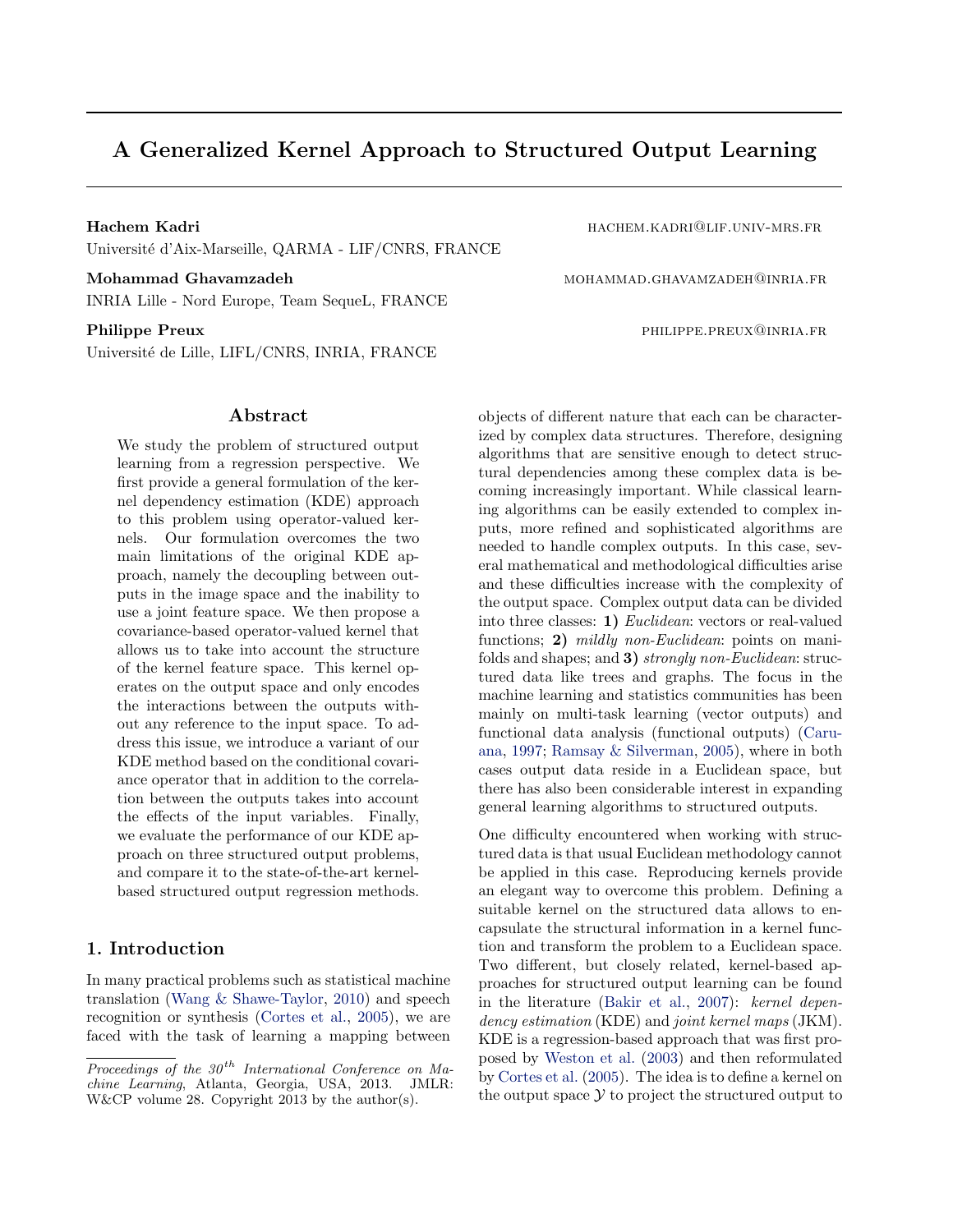| input space                                                                    |                                                       | structured output space                         |                                                                                                |
|--------------------------------------------------------------------------------|-------------------------------------------------------|-------------------------------------------------|------------------------------------------------------------------------------------------------|
| input data                                                                     | $x_i \in \mathcal{X}$                                 | structured output data                          | $y_i \in \mathcal{Y}$                                                                          |
| scalar-valued kernel                                                           | $k:\mathcal{X}\times\mathcal{X}\rightarrow\mathbb{R}$ | scalar-valued kernel                            | $l: \mathcal{Y} \times \mathcal{Y} \rightarrow \mathbb{R}$                                     |
| output feature space                                                           | $\mathcal{F}_{\mathcal{V}}$                           | output feature map                              | $\Phi_l: \mathcal{Y} \to \mathcal{F}_{\mathcal{Y}}$                                            |
| set of operators on $\mathcal{F}_{\mathcal{V}}$ to $\mathcal{F}_{\mathcal{V}}$ | $\mathcal{L}(\mathcal{F}_{\mathcal{Y}})$              | operator-valued kernel                          | $K: \mathcal{X} \times \mathcal{X} \to \mathcal{L}(\mathcal{F}_{\mathcal{Y}})$                 |
| joint feature space                                                            | $\mathcal{F}_{XY}$                                    | joint feature map                               | $\Phi_K : \mathcal{X} \times \mathcal{F}_\mathcal{Y} \to \mathcal{F}_{\mathcal{X}\mathcal{Y}}$ |
| a mapping from $\mathcal X$ to $\mathcal Y$                                    |                                                       | a mapping from X to $\mathcal{F}_{\mathcal{V}}$ |                                                                                                |

Table 1. This table summarizes the notations used in the paper.

a real-valued reproducing kernel Hilbert space (RKHS)  $\mathcal{F}_{\mathcal{Y}}$ , and then perform a *scalar-valued* kernel ridge regression (KRR) between the input space  $\mathcal{X}$  and the feature space  $\mathcal{F}_{\mathcal{Y}}$ . Having the regression coefficients, the prediction is obtained by computing the pre-image from  $\mathcal{F}_{\mathcal{Y}}$ . On the other hand, the JKM approach is based on joint kernels, which are nonlinear similarity measures between input-output pairs [\(Tsochantaridis](#page-8-0) [et al.,](#page-8-0) [2005;](#page-8-0) [Weston et al.,](#page-8-0) [2007\)](#page-8-0). While in KDE separate kernels are used to project input and output data to two (possibly different) feature spaces, the joint kernel in JKM maps them into a single feature space, which then allows us to take advantage of our prior knowledge on both input-output and output correlations. However, this improvement requires an exhaustive pre-image computation during training, a problem that is encountered by KDE only in the test phase. Avoiding this computation during training is an important advantage of KDE over JKM methods.

In this paper, we focus on the KDE approach to structured output learning. The main contributions of this paper can be summarized as follows: 1) Building on the works of [Caponnetto & De Vito](#page-8-0) [\(2007\)](#page-8-0) and [Brouard et al.](#page-8-0) [\(2011\)](#page-8-0), we propose a more general KDE formulation (prediction and pre-image steps) based on operator-valued (multi-task) kernels instead of scalar-valued ones used by the existing methods (Sec. [3\)](#page-2-0). This extension allows KDE to capture the dependencies between the outputs as well as between the input and output variables, which is an improvement over the existing KDE methods that fail to take into account these dependencies. 2) We also propose a variant (generalization) of the kernel trick to cope with the technical difficulties encountered when working with operator-valued kernels (Sec. [3\)](#page-2-0). This allows us to (i) formulate the pre-image problem using only kernel functions (not feature maps that cannot be computed explicitly), and (ii) avoid the computation of the inner product between feature maps after being modified with an operator whose role is to capture the structure of complex objects. 3) We then introduce a novel family of operator-valued kernels, based on co-

variance operators on RKHSs, that allows us to take full advantage of our KDE formulation. These kernels offer a simple and powerful way to address the main limitations of the original KDE formulation, namely the decoupling between outputs in the image space and the inability to use a joint feature space (Sec. [4\)](#page-3-0). 4) We show how the pre-image problem, in the case of covariance and conditional covariance operator-valued kernels, can be expressed only in terms of input and output Gram matrices, and provide a low rank approximation to efficiently compute it (Sec. [4\)](#page-3-0). 5) Finally, we empirically evaluate the performance of our proposed KDE approach and show its effectiveness on three structured output prediction problems involving numeric and non-numerical outputs (Sec. [6\)](#page-5-0). We should note that operator-valued kernels have been recently used for structured outputs in the problem of link prediction [\(Brouard et al.,](#page-8-0) [2011\)](#page-8-0). However, the authors only considered the case of identity operatorvalued kernel, which is equivalent to the KDE formulation of [Cortes et al.](#page-8-0) [\(2005\)](#page-8-0). Moreover, they did not discuss the associated pre-image problem, since their link prediction application did not require this step.

### 2. Preliminaries

In this section, we first introduce the notations used throughout the paper, lay out the setting of the problem studied in the paper, and provide a high-level description of our approach to this problem. Then before reporting our KDE formulation, we provide a brief overview of operator-valued kernels and their associated RKHSs. To assist the reading, we list the notations used in the paper in Table 1.

#### 2.1. Problem Setting and Notations

Given  $(x_i, y_i)_{i=1}^n \in \mathcal{X} \times \mathcal{Y}$ , where X and Y are the input and structured output spaces, we consider the problem of learning a mapping f from  $\mathcal X$  to  $\mathcal Y$ . The idea of KDE is to embed the output data using a mapping  $\Phi_l$  between the structured output space  $\mathcal Y$  and a Euclidean feature space  $\mathcal{F}_{\mathcal{Y}}$  defined by a scalar-valued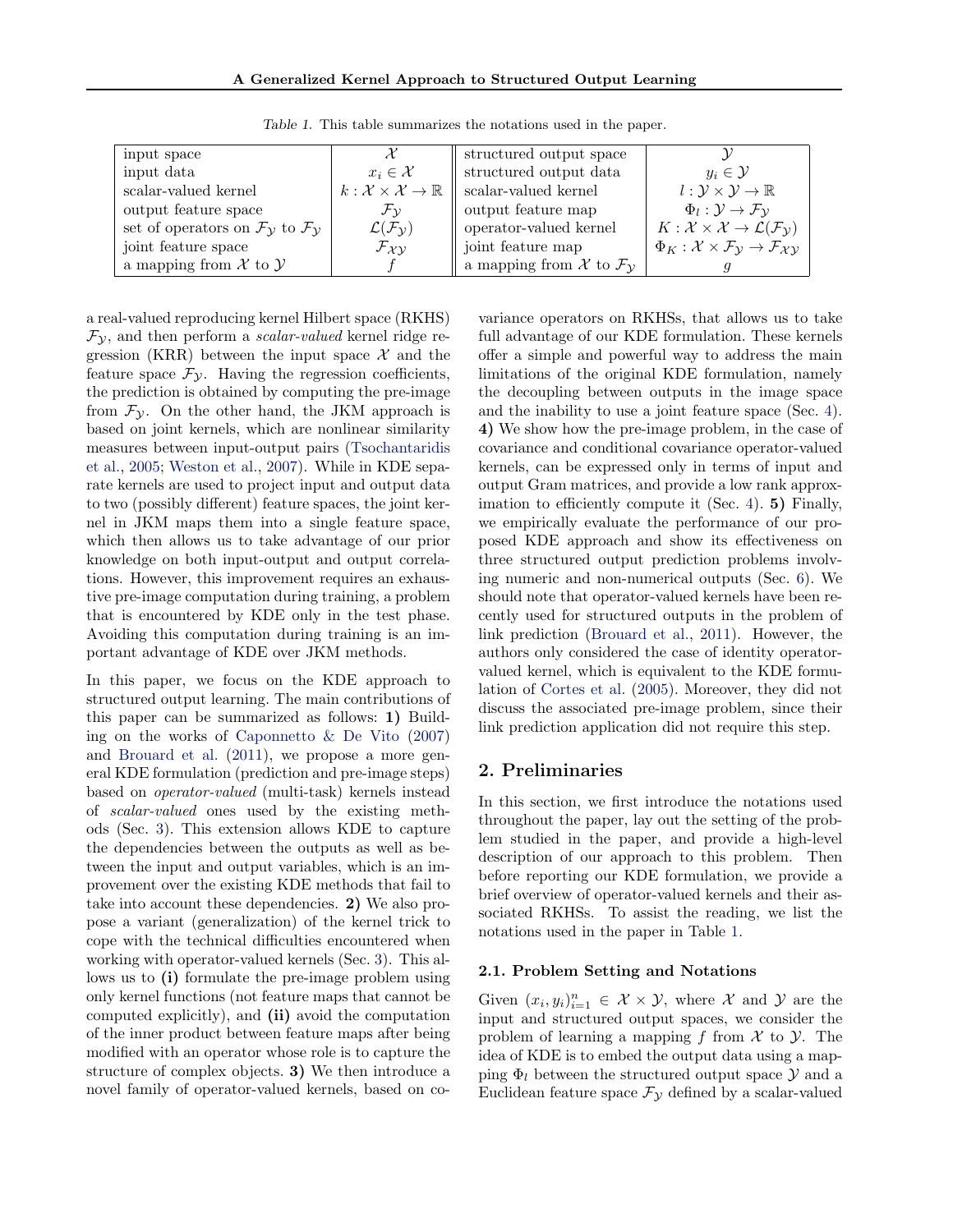<span id="page-2-0"></span>kernel  $l$ . Instead of learning  $f$  in order to predict an output  $y$  for an input  $x$ , the KDE methods first learn the mapping g from  $\mathcal X$  to  $\mathcal F_{\mathcal Y}$ , and then compute the pre-image of  $g(x)$  by the inverse mapping of  $\Phi_l$ , i.e.,  $y = f(x) = \Phi_l^{-1}(g(x))$  (see Fig. 1). All existing KDE methods use ridge regression with a scalarvalued kernel k on  $\mathcal{X} \times \mathcal{X}$  to learn the mapping g. This approach has the drawback of not taking into account the dependencies between the data in the feature space  $\mathcal{F}_{\mathcal{Y}}$ . The variables in  $\mathcal{F}_{\mathcal{Y}}$  can be highly correlated, since they are the projection of  $y_i$ 's using the mapping  $\Phi_l$ , and taking this correlation into account is essential to retain and exploit the structure of the outputs. To overcome this problem, our KDE approach uses an operator-valued (multi-task) kernel to encode the relationship between the output components, and learns  $g$  in the vector-valued (function-valued) RKHS built by this kernel using operator-valued kernel-based regression. The advantage of our formulation is that it allows vector-valued regression to be performed by directly optimizing over a Hilbert space of vector-valued functions, instead of solving independent scalar-valued regressions. As shown in Fig. 1, the feature space induced by an operator-valued kernel,  $\mathcal{F}_{\chi\chi}$ , is a joint feature space that contains information of both input space  $\mathcal X$  and output feature space  $\mathcal F_{\mathcal Y}$ . This allows KDE to exploit both the output and input-output correlations. The operator-valued kernel implicitly induces a metric on the joint space of inputs and output features, and then provides a powerful way to devise suitable metrics on the output features, which can be changed depending on the inputs. In this sense, our proposed method is a natural way to incorporate prior knowledge about the structure of the output feature space while taking into account the inputs.

### 2.2. Operator-valued Kernels and Associated RKHSs

We now provide a few definitions related to operatorvalued kernels and their associated RKHSs that are used in the paper (see [\(Micchelli & Pontil,](#page-8-0) [2005;](#page-8-0) [Caponnetto et al.,](#page-8-0)  $2008$ ; Álvarez et al.,  $2012$ ) for more details). These kernel spaces have recently received more attention, since they are suitable for leaning in problems where the outputs are vectors (as in multitask learning [\(Evgeniou et al.,](#page-8-0) [2005\)](#page-8-0)) or functions (as in functional regression [\(Kadri et al.,](#page-8-0) [2010\)](#page-8-0)) instead of scalars. Also, it has been shown recently that these spaces are appropriate for learning conditional mean embeddings [\(Grunewalder et al.,](#page-8-0) [2012\)](#page-8-0). Let  $\mathcal{L}(\mathcal{F}_{\mathcal{V}})$  be the set of bounded operators from  $\mathcal{F}_{\mathcal{Y}}$  to  $\mathcal{F}_{\mathcal{Y}}$ .

**Definition 1** (Non-negative  $\mathcal{L}(\mathcal{F}_{\mathcal{V}})$ -valued kernel) A non-negative  $\mathcal{L}(\mathcal{F}_{\mathcal{V}})$ -valued kernel K is an operator-



Figure 1. Kernel Dependency Estimation. Our generalized formulation consists of learning the mapping  $q$  using an operator-valued kernel ridge regression rather than a scalar-valued one as in the formulations of [Weston et al.](#page-8-0) [\(2003\)](#page-8-0) and [Cortes et al.](#page-8-0) [\(2005\)](#page-8-0). Using an operator-valued kernel mapping, we construct a joint feature space from information of input and output spaces in which inputoutput and output correlations can be taken into account.

valued function on  $\mathcal{X} \times \mathcal{X}$ , i.e.,  $K : \mathcal{X} \times \mathcal{X} \to \mathcal{L}(\mathcal{F}_{\mathcal{V}})$ , such that:

- i.  $\forall x_i, x_j \in \mathcal{X}, K(x_i, x_j) = K(x_j, x_i)^*$  (\* denotes the adjoint).
- ii.  $\forall m \in \mathbb{N}_+^*, \ \forall x_1, \ldots, x_m \in \mathcal{X}, \ \forall \varphi_i, \varphi_j \in \mathcal{F}_{\mathcal{Y}}$  $\sum_{i=1}^{m}$  $\sum_{i,j=1} \langle K(x_i, x_j) \varphi_j, \varphi_i \rangle_{\mathcal{F}_{\mathcal{Y}}} \geq 0.$

The above properties guarantee that the operatorvalued kernel matrix  $\mathbf{K} = [K(x_i, x_j) \in \mathcal{L}(\mathcal{F}_{\mathcal{Y}})]_{i,j=1}^n$  is positive definite. Given a non-negative  $\mathcal{L}(\mathcal{F}_{\mathcal{V}})$ -valued kernel K on  $\mathcal{X} \times \mathcal{X}$ , there exists a unique RKHS of  $\mathcal{F}_{\mathcal{Y}}$ -valued functions whose reproducing kernel is K.

**Definition 2** ( $\mathcal{F}_{\mathcal{Y}}$ -valued RKHS) A RKHS  $\mathcal{F}_{\mathcal{XY}}$  of  $\mathcal{F}_{\mathcal{V}}$ -valued functions  $g: \mathcal{X} \to \mathcal{F}_{\mathcal{V}}$  is a Hilbert space such that there is a non-negative  $\mathcal{L}(\mathcal{F}_{\mathcal{V}})$ -valued kernel K with the following properties:

i. 
$$
\forall x \in \mathcal{X}, \forall \varphi \in \mathcal{F}_{\mathcal{Y}}
$$
  
\nii.  $\forall g \in \mathcal{F}_{\mathcal{X}\mathcal{Y}}, \forall x \in \mathcal{X}, \forall \varphi \in \mathcal{F}_{\mathcal{Y}}$   
\n $\langle g, K(x, \cdot) \varphi \rangle_{\mathcal{F}_{\mathcal{X}\mathcal{Y}}} = \langle g(x), \varphi \rangle_{\mathcal{F}_{\mathcal{Y}}}.$ 

Every RKHS  $\mathcal{F}_{\chi\gamma}$  of  $\mathcal{F}_{\gamma}$ -valued functions is associated with a unique non-negative  $\mathcal{L}(\mathcal{F}_{\mathcal{Y}})$ -valued kernel K, called the reproducing kernel.

## 3. Operator-valued Kernel Formulation of Kernel Dependency Estimation

In this section, we describe our operator-valued KDE formulation in which the feature spaces associated to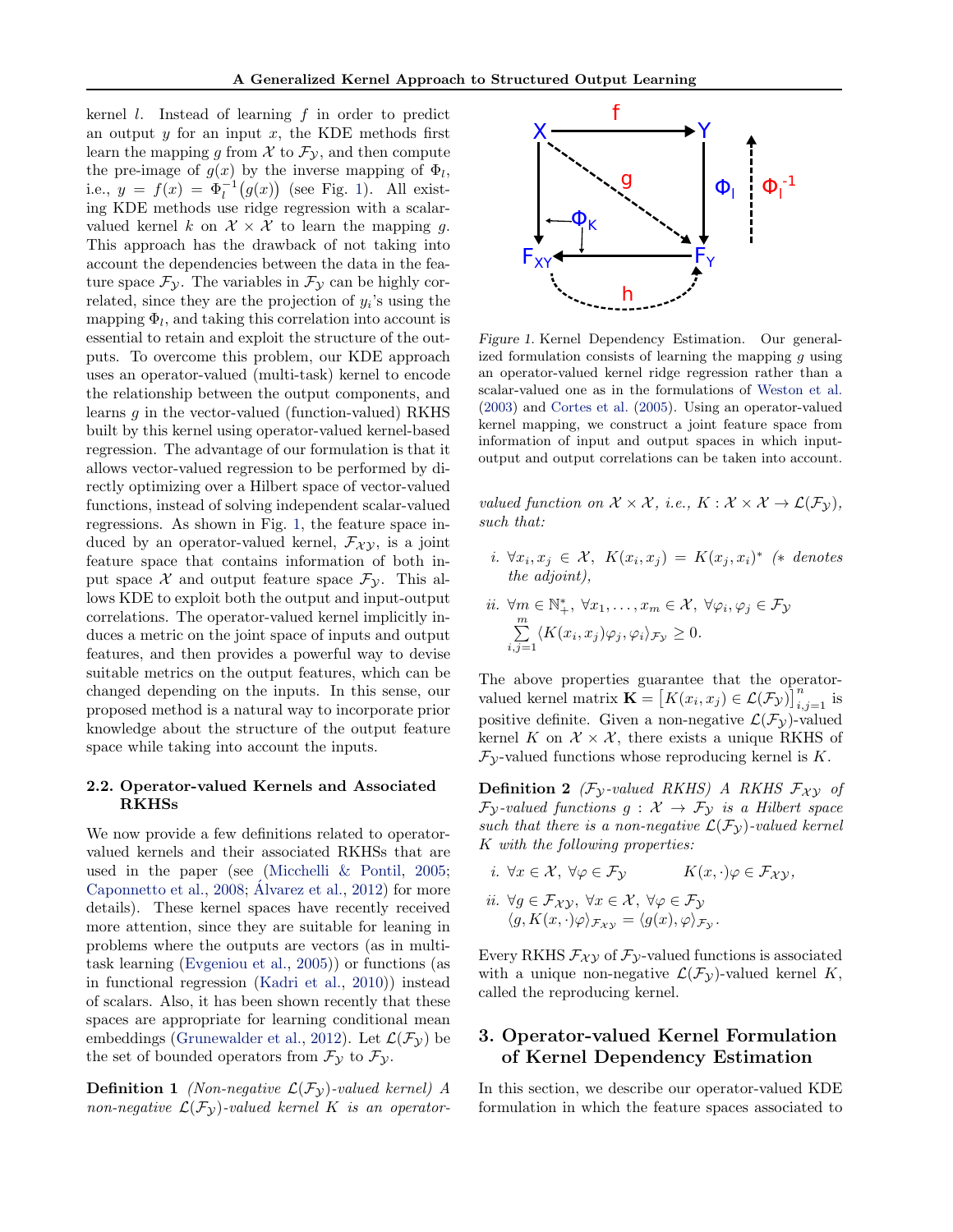<span id="page-3-0"></span>input and output kernels can be infinite dimensional, contrary to [Cortes et al.](#page-8-0) [\(2005\)](#page-8-0) that only considers finite feature spaces. Operator-valued KDE is performed in two steps:

Step 1 (kernel ridge) Regression: We use operator-valued kernel-based regression and learn the function g in the  $F_{\mathcal{Y}}$ -valued RKHS  $F_{\mathcal{X}\mathcal{Y}}$  from the training data  $(x_i, \Phi_l(y_i))_{i=1}^n \in \mathcal{X} \times \mathcal{F}_{\mathcal{Y}}$ , where  $\Phi_l$  is the mapping from the structured output space  $\mathcal Y$  to the scalar-valued RKHS  $\mathcal{F}_{\mathcal{Y}}$ . Similar to other KDE formulations, we consider the following regression problem:

$$
\underset{g \in \mathcal{F}_{\mathcal{X}\mathcal{Y}}}{\arg \min} \sum_{i=1}^{n} \|g(x_i) - \Phi_l(y_i)\|_{\mathcal{F}_{\mathcal{Y}}}^2 + \lambda \|g\|^2, \qquad (1)
$$

where  $\lambda > 0$  is a regularization parameter. Using the representer theorem in the vector-valued setting [\(Mic](#page-8-0)[chelli & Pontil,](#page-8-0) [2005\)](#page-8-0), the solution of  $(1)$  has the following form<sup>1</sup>:

$$
g(\cdot) = \sum_{i=1}^{n} K(\cdot, x_i) \psi_i , \qquad (2)
$$

where  $\psi_i \in \mathcal{F}_{\mathcal{Y}}$ . Using (2), we obtain an analytic solution for the optimization problem (1) as

$$
\Psi = (\mathbf{K} + \lambda I)^{-1} \Phi_1 , \qquad (3)
$$

where  $\Phi_1$  is the column vector of  $\left[\Phi_l(y_i) \in \mathcal{F}_{\mathcal{Y}}\right]_{i=1}^n$ . Eq. 3 is a generalization of the scalar-valued kernel ridge regression solution to vector or functional outputs [\(Caponnetto & De Vito,](#page-8-0) [2007\)](#page-8-0), in which the kernel matrix is a block operator matrix. Note that features  $\Phi_l(y_i)$  in this equation can be explicit or implicit. We show in the following that even with implicit features, we are able to formulate the structured output prediction problem in terms of explicit quantities that are computable via input and output kernels.

Step 2 (pre-image) Prediction: In order to compute the structured prediction  $f(x)$  for an input x, we solve the following pre-image problem:

$$
f(x) = \underset{y \in \mathcal{Y}}{\arg \min} \|g(x) - \Phi_l(y)\|_{\mathcal{F}_{\mathcal{Y}}}^2
$$
  
\n
$$
= \underset{y \in \mathcal{Y}}{\arg \min} \| \sum_{i=1}^n K(x_i, x) \psi_i - \Phi_l(y) \|_{\mathcal{F}_{\mathcal{Y}}}^2
$$
  
\n
$$
= \underset{y \in \mathcal{Y}}{\arg \min} \| \mathbf{K}_x \mathbf{\Psi} - \Phi_l(y) \|_{\mathcal{F}_{\mathcal{Y}}}^2
$$
  
\n
$$
= \underset{y \in \mathcal{Y}}{\arg \min} \| \mathbf{K}_x (\mathbf{K} + \lambda I)^{-1} \Phi_l - \Phi_l(y) \|_{\mathcal{F}_{\mathcal{Y}}}^2
$$
  
\n
$$
= \underset{y \in \mathcal{Y}}{\arg \min} \quad l(y, y) - 2 \langle \mathbf{K}_x (\mathbf{K} + \lambda I)^{-1} \Phi_l, \Phi_l(y) \rangle_{\mathcal{F}_{\mathcal{Y}}}^2
$$

where  $\mathbf{K}_x$  is the row vector of operators corresponding to input  $x$ . In many problems, the kernel map  $\Phi_l$  is unknown and only implicitly defined through the kernel l. In these problems, the above operator-valued kernel formulation has an inherent difficulty in expressing the pre-image problem and the usual kernel trick is not sufficient to solve it. To overcome this problem, we introduce the following variant (generalization) of the kernel trick:  $\langle \mathcal{T} \Phi_l(y_1), \Phi_l(y_2) \rangle_{\mathcal{F}_{\mathcal{Y}}} = [\mathcal{T} l(y_1, \cdot)](y_2),$ where  $\mathcal T$  is an operator in  $\mathcal L(\mathcal F_{\mathcal Y})$ . Note that the usual kernel trick  $\langle \Phi_l(y_1), \Phi_l(y_2) \rangle_{\mathcal{F}_{\mathcal{V}}} = l(y_1, y_2)$  is recovered from this variant when  $\mathcal T$  is the identity operator. It is easy to check that our proposed trick holds if we consider the feature space associated to the kernel  $l$ , i.e.,  $\Phi_l(y) = l(y,.)$ . A proof for the more general case in which the features  $\Phi_l$  can be any implicit mapping of a Mercer kernel is given for self-adjoint operator  $\mathcal T$ in [\(Kadri et al.,](#page-8-0) [2012,](#page-8-0) Appendix A). Using this trick, we may now express  $f(x)$  using only kernel functions:

$$
f(x) = \underset{y \in \mathcal{Y}}{\arg \min} \ l(y, y) - 2 \left[ \mathbf{K}_x (\mathbf{K} + \lambda I)^{-1} \mathbf{L}_\bullet \right](y), \ (4)
$$

where  $L_{\bullet}$  is the column vector whose i'th component is  $l(y_i, \cdot)$ . Note that the KDE regression and prediction steps of [Cortes et al.](#page-8-0) [\(2005\)](#page-8-0) can be recovered from Eqs. 3 and 4 using an operator-valued kernel  $K$  of the form  $K(x_i, x_j) = k(x_i, x_j)I$ , in which k is a scalarvalued kernel and  $\mathcal I$  is the identity operator in  $\mathcal F_{\mathcal Y}$ .

Now that we have a general formulation of KDE, we turn our attention to build operator-valued kernels that can take into account the structure of the kernel feature space  $\mathcal{F}_{\gamma}$  as well as input-output and output correlations. This is described in the next section.

## 4. Covariance-based Operator-valued Kernels

In this section, we study the problem of designing operator-valued kernels suitable for structured outputs in the KDE formulation. This is quite important in order to take full advantage of the operator-valued KDE formulation. The main purpose of using the operatorvalued kernel formulation is to take into account the dependencies between the variables  $\Phi_l(y_i)$ , i.e., the projection of  $y_i$  in the feature space  $\mathcal{F}_{\mathcal{Y}}$ , with the objective of capturing the structure of the output data encapsulated in  $\Phi_l(y_i)$ . Operator-valued kernels have been studied more in the context of multi-task learning, where the output is assumed to be in  $\mathbb{R}^d$  with d the number of tasks [\(Evgeniou et al.,](#page-8-0) [2005\)](#page-8-0). Some work has also been focused on extending these kernels to the domain of functional data analysis to deal with the problem of regression with functional responses, where [outputs are considered to be in the](#page-8-0)  $L^2$ -space [\(Kadri](#page-8-0)

<sup>&</sup>lt;sup>1</sup>As in the scalar-valued case, operator-valued kernels provide an elegant way of dealing with nonlinear problems (mapping g) by reducing them to linear ones (mapping h) in some feature space  $\mathcal{F}_{\mathcal{XY}}$  (see Figure [1\)](#page-2-0).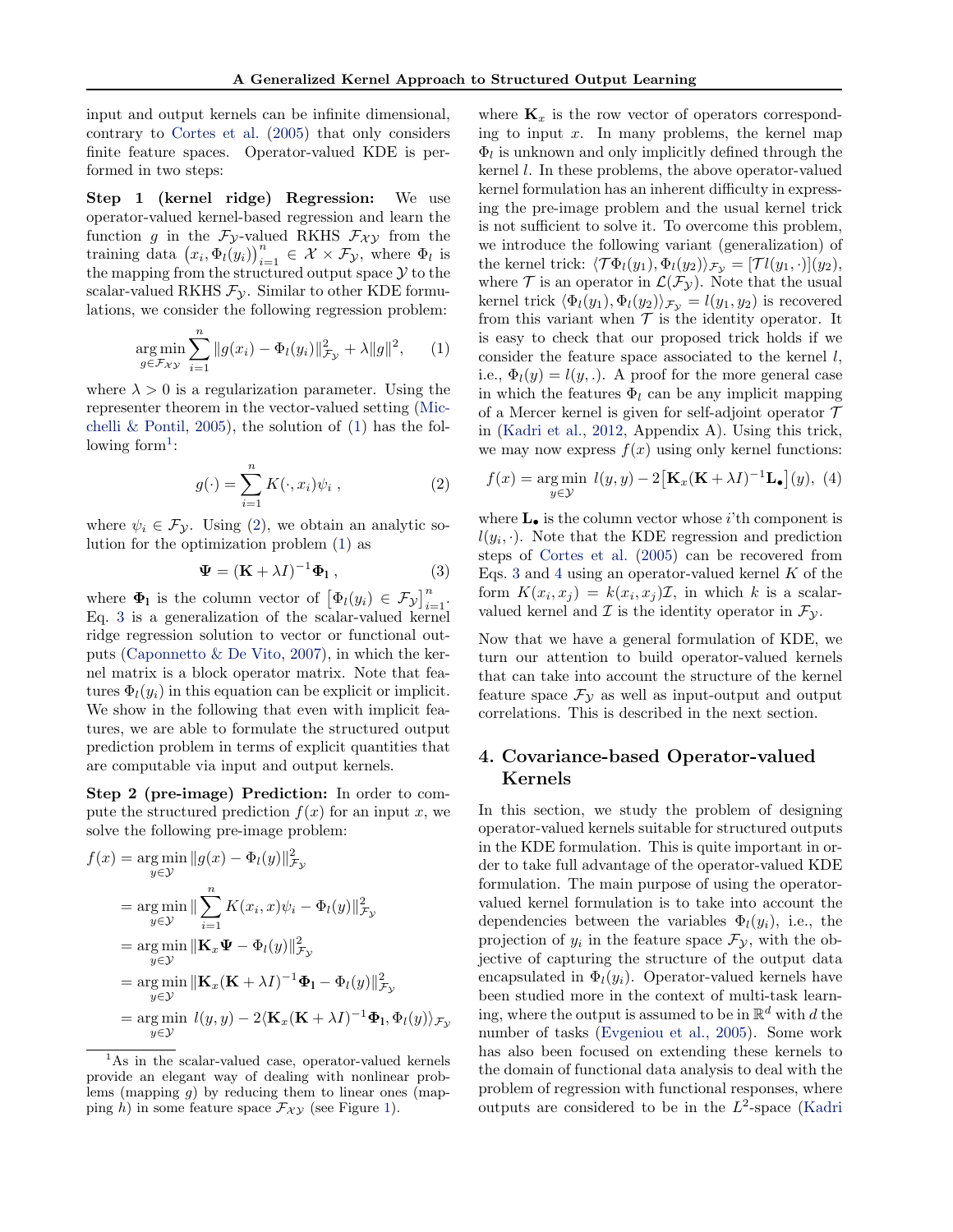[et al.,](#page-8-0) [2010\)](#page-8-0). However, the operator-valued Kernels used in these contexts for discrete (vector) or continuous (functional) outputs cannot be used in our formulation. This is because in our case the feature space  $\mathcal{F}_{\mathcal{Y}}$ can be known only implicitly by the output kernel  $l$ , and depending on l,  $\mathcal{F}_{\mathcal{V}}$  can be finite or infinite dimensional. Therefore, we focus our attention to operators that act on scalar-valued RKHSs. Covariance operators on RKHS have recently received considerable attention. These operators that provide the simplest measure of dependency have been successfully applied to the problem of dimensionality reduction [\(Fukumizu](#page-8-0) [et al.,](#page-8-0) [2004\)](#page-8-0), and played an important role in dealing with a number of statistical test problems [\(Gretton](#page-8-0) [et al.,](#page-8-0) [2005\)](#page-8-0). We use the following covariance-based operator-valued kernel in our KDE formulation:

$$
K(x_i, x_j) = k(x_i, x_j)C_{YY},\tag{5}
$$

where k is a scalar-valued kernel and  $C_{YY} : \mathcal{F}_y \to \mathcal{F}_y$ is the covariance operator defined for a random variable Y on  $\mathcal Y$  as  $\langle \varphi_i, C_{YY}\varphi_j \rangle_{\mathcal{F_Y}} = \mathbb{E}\big[\varphi_i(Y)\varphi_j(Y)\big]$ . The empirical covariance operator  $\hat{C}_{YY}^{(n)}$  is given by

$$
\widehat{C}_{YY}^{(n)} = \frac{1}{n} \sum_{i=1}^{n} l(\cdot, y_i) \otimes l(\cdot, y_i), \tag{6}
$$

where  $\otimes$  is the tensor product  $(\varphi_1 \otimes \varphi_2)h = \langle \varphi_2, h \rangle \varphi_1$ . The operator-valued kernel (5) is nonnegative since

$$
\sum_{i,j=1}^{m} \langle K(x_i, x_j) \varphi_j, \varphi_i \rangle_{\mathcal{F}_{\mathcal{Y}}} = \sum_{i,j}^{m} \langle k(x_i, x_j) \widehat{C}_{YY}^{(n)} \varphi_j, \varphi_i \rangle
$$
  
= 
$$
\sum_{p=1}^{n} \sum_{i,j}^{m} \frac{1}{n} \langle l(., y_p), \varphi_i \rangle k(x_i, x_j) \langle l(., y_p), \varphi_j \rangle \ge 0.
$$

The last step is due to the positive definiteness of  $k$ .

The kernel (5) is a separable operator-valued kernel since it operates on the output space, and then encodes the interactions between the outputs, without any reference to the input space. Although this property can be restrictive in specifying input-output correlations, because of its simplicity, most of the operator-valued kernels proposed in the literature belong to this cate-gory (see [\(Alvarez et al.](#page-8-0),  $2012$ ) for a review of separable and beyond separable operator-valued kernels). To address this issue, we propose a variant of the kernel in (5) based on the conditional covariance operator,

$$
K(x_i, x_j) = k(x_i, x_j)C_{YY|X},\tag{7}
$$

where  $C_{YY|X} = C_{YY} - C_{YX}C_{XX}^{-1}C_{XY}$  is the conditional covariance operator on  $\mathcal{F}_{\mathcal{Y}}$ . This operator allows the operator-valued kernel to simultaneously encode

the correlations between the outputs and to take into account (non-parametrically) the effects of the inputs. In Proposition 1, we show how the pre-image problem [\(4\)](#page-3-0) can be formulated using the covariance-based operator-valued kernels in (5) and (7), and expressed in terms of input and output Gram matrices. The proof is reported in [\(Kadri et al.,](#page-8-0) [2012,](#page-8-0) Appendix B).

**Proposition 1** The pre-image problem of Eq. [4](#page-3-0) can be written for covariance and conditional covariance operator-valued kernels defined by Eqs. (5) and (7) as

$$
\underset{y \in \mathcal{Y}}{\arg \min} \ l(y, y) - 2\mathbf{L}_y^\top (\mathbf{k}_x^\top \otimes \mathbf{T}) (\mathbf{k} \otimes \mathbf{T} + n\lambda I_{n^2})^{-1} \operatorname{vec}(I_n),
$$
\n(8)

where  $\mathbf{T} = \mathbf{L}$  for the covariance operator and  $\mathbf{T} =$  $\mathbf{L} - (\mathbf{k} + n\epsilon I_n)^{-1}\mathbf{k}$ **L** for the conditional covariance operator in which  $\epsilon$  is a regularization parameter required for the operator inversion,  $\bf{k}$  and  $\bf{L}$  are Gram matrices associated to the scalar-valued kernels k and l,  $\mathbf{k}_x$  and  $\mathbf{L}_y$  are the column vectors  $(k(x, x_1), \ldots, k(x, x_n))^{\top}$ and  $(l(y, y_1), \ldots, l(y, y_n))^\top$ , vec is the vector operator such that  $vec(A)$  is the vector of columns of the matrix A, and finally  $\otimes$  is the Kronecker product.

Note that in order to compute Eq. 8 we need to store and invert the  $n^2 \times n^2$  matrix  $(\mathbf{k} \otimes \mathbf{T} + n\lambda I_{n^2})$ , which leads to space and computational complexities of order  $O(n^4)$  and  $O(n^6)$ , respectively. However, we show that this computation can be performed more efficiently with space and computational complexities of order  $O(m_1am_1m_2, m_1am_2^2)$  and  $O(m_1am_2^3)$  using incomplete Cholesky decomposition [\(Bach & Jordan,](#page-8-0) [2002\)](#page-8-0), where generally  $m_1 \ll n$  and  $m_2 \ll n$ ; see [\(Kadri](#page-8-0) [et al.,](#page-8-0) [2012,](#page-8-0) Appendix C) for more details.

#### 5. Related Work

In this section, we discuss related work on kernel-based structured output learning and compare it with our proposed operator-valued kernel formulation.

#### 5.1. KDE

The main goal of our operator-valued KDE is to generalize KDE by taking into account input-output and output correlations. Existing KDE formulations try to address this issue either by performing a kernel PCA to decorrelate the outputs [\(Weston et al.,](#page-8-0) [2003\)](#page-8-0), or by incorporating some form of prior knowledge in the regression step using some specific constraints on the regression matrix which performs the mapping between input and output feature spaces [\(Cortes et al.,](#page-8-0) [2007\)](#page-8-0). Compared to kernel PCA 1) our KDE formulation does not need to have a dimensionality reduc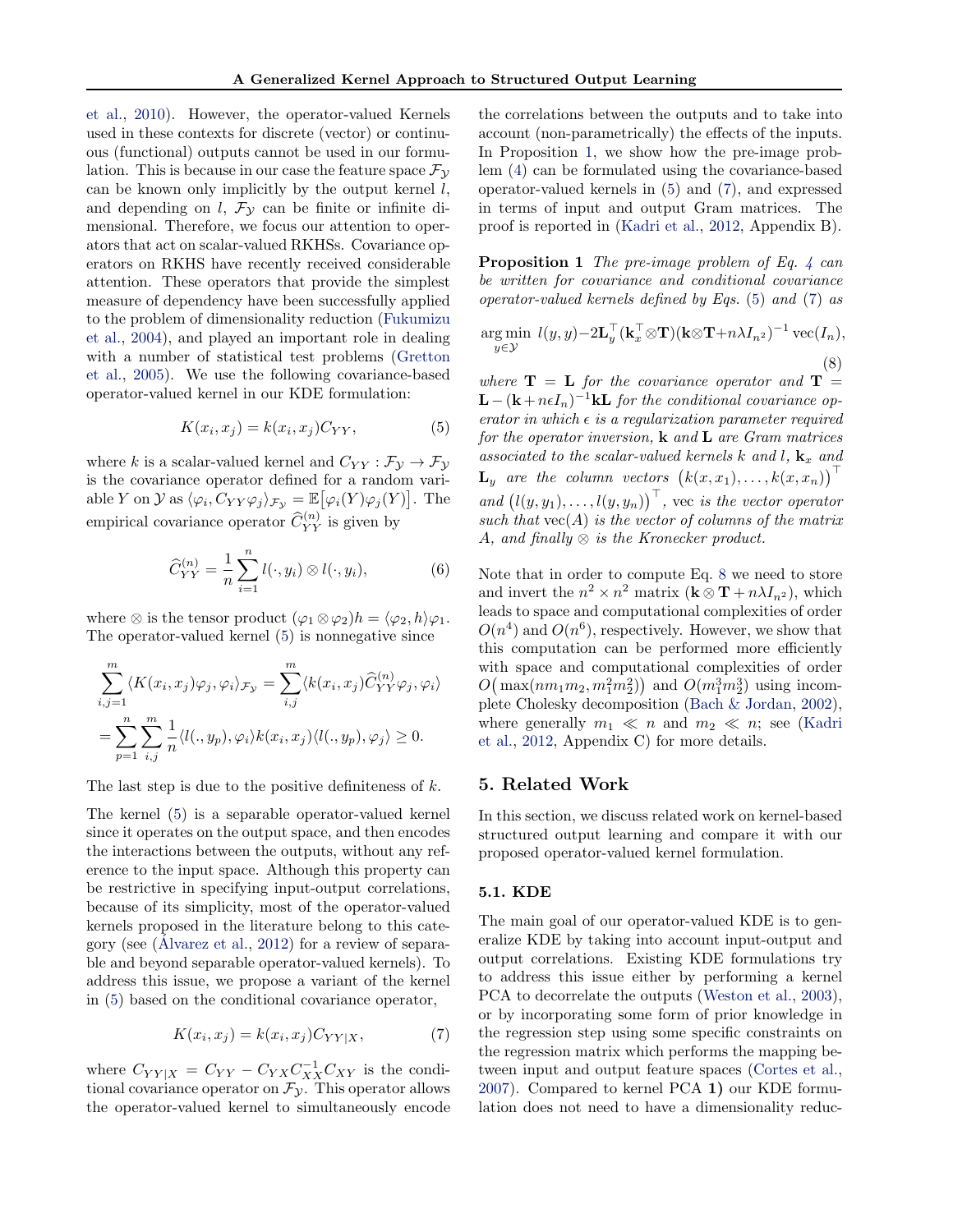<span id="page-5-0"></span>tion step, which may cause loss of information when the spectrum of the output kernel matrix does not decrease rapidly, 2) it does not require to assume that the dimensionality of the low-dimensional subspace (the number of principal components) is known and fixed in advance, and more importantly 3) it succeeds to take into account the effect of the explanatory variables (input data). Moreover, in contrast to [\(Cortes et al.,](#page-8-0) [2007\)](#page-8-0), our approach allows us to deal with infinitedimensional feature spaces, and encodes prior knowledge on input-output dependencies without requiring any particular form of constraints between input and output mappings. Indeed, information about the output space can be taken into account by the output kernel, and then the conditional covariance operatorvalued kernel is a natural way to capture this information and also input-output relationships, independently of the dimension of the output feature space.

## 5.2. Joint Kernels Meet Operator-valued Kernels

Another approach to take into account input-output correlations is to use joint kernels, that are scalarvalued functions (similarity measure) of input-output pairs [\(Weston et al.,](#page-8-0) [2007\)](#page-8-0). In this context, the problem of learning the mapping f from  $\mathcal X$  to  $\mathcal Y$  is reformulated as learning a function f from  $\mathcal{X} \times \mathcal{Y}$  to R using a joint kernel (JK) [\(Tsochantaridis et al.,](#page-8-0) [2005\)](#page-8-0). Our operator-valued kernel formulation includes the JK approach. Similar to joint kernels, operator-valued kernels induce (implicitly) a similarity measure between input-output pairs. This can be seen from the feature space formulation of operator-valued kernels [\(Capon](#page-8-0)[netto et al.,](#page-8-0) [2008;](#page-8-0) [Kadri et al.,](#page-8-0) [2011\)](#page-8-0). A feature map associated with an operator-valued kernel  $K$  is a continuous function  $\Phi_K$  such that  $\langle K(x_1, x_2) \Phi_l(y_1), \Phi_l(y_2) \rangle =$  $\langle \Phi_K(x_1, \Phi_l(y_1)), \Phi_K(x_2, \Phi_l(y_2)) \rangle$ . So, the joint kernel is an inner product between an output  $\Phi_l(y_2)$  and the result of applying the operator-valued kernel  $K$  to another output  $\Phi_l(y_1)$ . We now show how two joint kernels in the literature [\(Weston et al.,](#page-8-0) [2007\)](#page-8-0) can be recovered by a suitable choice of operator-valued kernel.

1) Tensor product JK:  $J((x_1,y_1),(x_2,y_2))$ =  $k(x_1, x_2)l(y_1, y_2)$  can be recovered from the operatorvalued kernel  $K(x_1, x_2) = k(x_1, x_2) \mathcal{I}$ , where  $\mathcal I$  is the identity operator in  $\mathcal{F}_{\nu}$ .

**2)** Diagonal regularization JK:  $J((x_1, y_1), (x_2, y_2)) =$  $(1 - \lambda)k(x_1, x_2)\langle y_1, y_2\rangle + \lambda \sum_{i=1}^{q}$  $i=1$  $x_1^ix_2^iy_1^iy_2^i$  can be recovered by selecting the output kernel  $l(y_1, y_2) = \langle y_1, y_2 \rangle$ and the operator-valued kernel  $K(x_1, x_2) = \left[ (1 \lambda$ ) $k(x_1, x_2)$ ] $\mathcal{I} + \lambda \odot_{x_1 \odot x_2}$ , where  $\odot$  is the point-wise product operator.

#### 6. Experimental Results

We evaluate our operator-valued KDE formulation on three structured output prediction problems; namely, image reconstruction, optical character recognition, and face-to-face mapping. In the first problem, we compare our method using both covariance and conditional covariance operator-valued kernels with the KDE algorithms of [Weston et al.](#page-8-0) [\(2003\)](#page-8-0) and [Cortes](#page-8-0) [et al.](#page-8-0) [\(2005\)](#page-8-0). In the second problem, we evaluate the two implementations of our KDE method with a constrained regression version of KDE [\(Cortes et al.,](#page-8-0) [2007\)](#page-8-0) and Max-Margin Markov Networks (M3Ns) [\(Taskar](#page-8-0) [et al.,](#page-8-0) [2004\)](#page-8-0). In the third problem, in addition to scalar-valued KDE, we compare them with the joint kernel map (JKM) approach of [Weston et al.](#page-8-0) [\(2007\)](#page-8-0).

#### 6.1. Image Reconstruction

Here we consider the image reconstruction problem used in [Weston et al.](#page-8-0) [\(2003\)](#page-8-0). This problem takes the top half (the first 8 pixel lines) of a USPS postal digit as input and estimates its bottom half. We use exactly the same dataset and setting as in the experiments of [\(Weston et al.,](#page-8-0) [2003\)](#page-8-0). We apply our KDE method using both covariance and conditional covariance operator-valued kernels and compare it with the KDE algorithms of [Weston et al.](#page-8-0) [\(2003\)](#page-8-0) and [Cortes](#page-8-0) [et al.](#page-8-0) [\(2005\)](#page-8-0). In all these methods, we use RBF kernels for both input and output with the parameters shown in Table [2](#page-6-0) (left). This table also contains the ridge parameter used by these algorithms. We tried a number of values for these parameters and those in the table yielded the best performance.

We perform 5-fold cross validation on the first 1000 digits of the USPS handwritten 16 by 16 pixel digit database, training with a single fold on 200 examples and testing on the remainder. Given a test input, we solve the problem and then choose as output the pre-image from the training data that is closest to this solution. The loss function used to evaluate the prediction  $\hat{y}$  for an output y is the RBF loss induced by the output kernel, i.e.,  $||\Phi_l(y) - \Phi_l(\hat{y})||^2 =$  $2-2\exp(-\frac{||y-\hat{y}||^2}{2\sigma_l^2})$  $2-2\exp(-\frac{||y-\hat{y}||^2}{2\sigma_l^2})$ . Table 2 (left) shows the mean and standard deviation of the RBF loss for the four KDE algorithms described above.

Our proposed operator-valued kernel approach showed promising results in this experiment. While covariance operator-valued KDE achieved a slight improvement over kPCA-KDE (the algorithm by [Weston](#page-8-0) [et al.](#page-8-0) [2003\)](#page-8-0), the conditional covariance operator-valued KDE outperformed all the other algorithms. This improvement in prediction accuracy is due to the fact that the conditional covariance operator allows us to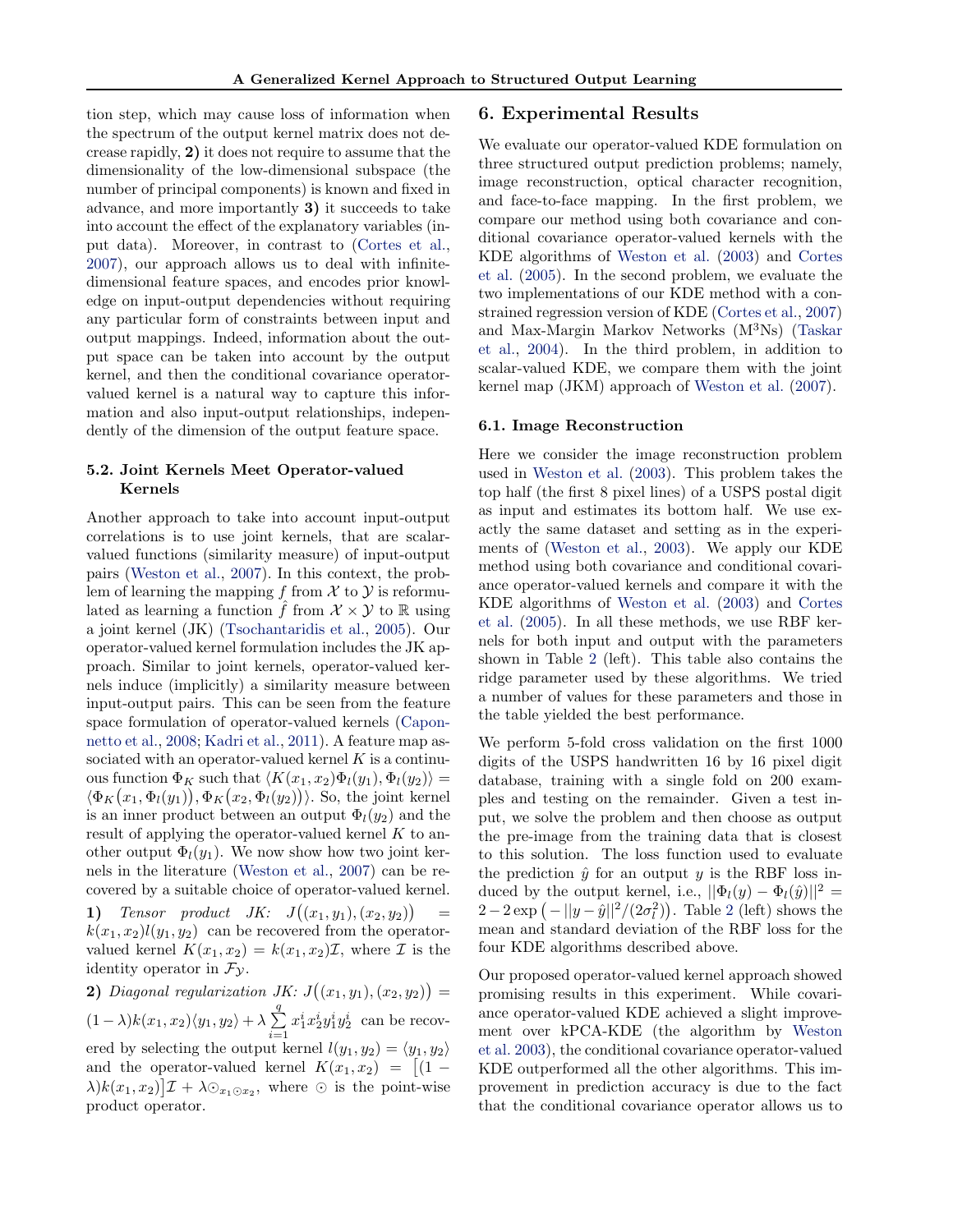<span id="page-6-0"></span>Table 2. (Left) Performance (mean and standard deviation of RBF loss) of the KDE algorithms of [Weston et al.](#page-8-0) [\(2003\)](#page-8-0) and [Cortes et al.](#page-8-0) [\(2005\)](#page-8-0), and our KDE method with covariance and conditional covariance operator-valued kernels on an *image reconstruction problem of handwritten digits.* (Right) Performance (mean and standard deviation of Well Recognized word Characters (WRC)) of Max-Margin Markov Networks  $(M^{3}Ns)$  algorithm [\(Taskar et al.,](#page-8-0) [2004\)](#page-8-0), constrained regression version of KDE [\(Cortes et al.,](#page-8-0) [2007\)](#page-8-0), and our KDE method on an optical character recognition (OCR) task.

| Algorithm                                                                     |                              | $\sigma_k$  | $\sigma$             | <b>RBF</b> Loss                                                                    | Algorithm                                                                   |                      | $WRC(\%)$                                                    |
|-------------------------------------------------------------------------------|------------------------------|-------------|----------------------|------------------------------------------------------------------------------------|-----------------------------------------------------------------------------|----------------------|--------------------------------------------------------------|
| KDE - Cortes<br>$KDE - Weston2$<br>KDE - Covariance<br>KDE - Cond. Covariance | 0.01<br>0.01<br>(0.1)<br>0.1 | 0.1<br>0.07 | 10<br>10<br>12<br>12 | $0.9247 + 0.0112$<br>$0.8145 \pm 0.0131$<br>$0.7550 + 0.0142$<br>$0.6276 + 0.0106$ | $\rm M^{3}Ns$<br>KDE - Cortes<br>KDE - Covariance<br>KDE - Cond. Covariance | 0.01<br>0.01<br>0.01 | $87.0 + 0.4$<br>$88.5 + 0.9$<br>$89.2 + 1.5$<br>$91.8 + 1.3$ |

capture the output correlations while taking into account information about the inputs. In this problem, kPCA-based KDE performed better than the KDE formulation of [Cortes et al.](#page-8-0) [\(2005\)](#page-8-0). In fact, the latter is equivalent to using an identity-based operator-valued kernel in our formulation, and thus, it is incapable of capturing the dependencies in the output feature space (contrary to the other methods considered here).

#### 6.2. Optical Character Recognition

In order to evaluate the effectiveness of our proposed method in problems with non-numerical outputs, we use an optical character recognition (OCR) problem. This problem is the one used in [Taskar et al.](#page-8-0) [\(2004\)](#page-8-0) and [Cortes et al.](#page-8-0) [\(2005\)](#page-8-0). The dataset is a subset of the handwritten words collected by Rob Kassel at the MIT Spoken Language Systems Group. It contains 6, 877 word instances with a total of 52, 152 characters. The image of each character has been normalized into a 16 by 8 binary-pixel representation. The OCR task consists in predicting a word from the sequence of pixel-based images of its handwritten characters.

Table 2 (right) reports the results of our experiments. The performance is measured as the percentage number of word characters correctly recognized (WRC). We compare our approach with a constrained regression version of Cortes's KDE formulation [\(Cortes et al.,](#page-8-0) [2007\)](#page-8-0) and Max-Margin Markov Networks (M<sup>3</sup>Ns) [\(Taskar et al.,](#page-8-0) [2004\)](#page-8-0). Results for these two methods are reported from [\(Cortes](#page-8-0) [et al.,](#page-8-0) [2007\)](#page-8-0). We use exactly the same experimental setup described in [\(Cortes et al.,](#page-8-0) [2007\)](#page-8-0) to evaluate our operator-valued KDE approach. More precisely, we use 1) a 10-fold cross validation on the 6, 877 words of the dataset, training with a single fold (688 words) and testing on the remainder, 2) a polynomial kernel of third degree on the im-

age characters, 3) the same input and output feature maps. The feature map associated to an input sequence of images  $x = x_1 \dots x_q$  is defined by  $\Phi_k(x) = [k(c_1, x_{v(c_1)}), \dots, k(c_N, x_{v(c_N)})]^\top$ , where  $c_m$ ,  $m = 1, \ldots, N$ , are all the image segments in the training set,  $v(c_m)$  is the position of the character  $c_m$  in the word, and  $k(c_m, x_{v(c_m)}) = 0$  if  $v(c_m) > q$ . For the output space, the feature map  $\Phi_l(y)$  associated to an output string  $y = y_1, \ldots, y_q$  is a 26p-dimensional vector defined by  $\Phi_l(y) = [\phi_l(y_1), \ldots, \phi_l(y_q), 0, \ldots, 0]^\top$ , where  $p$  is the maximum length of a sequence of images in the training set, and  $\phi_l(y_j), 1 \leq j \leq q$ , is a 26-dimensional vector whose components are all zero except for the entry of index  $y_i$ . With this output feature space, the pre-image is easily computed since each position can be obtained separately. Note that this occurs since with the OCR dataset a one-to-one mapping of images to characters is provided.

Experiments on the OCR task support the results obtained in the image reconstruction of Sec. [6.1.](#page-5-0) While covariance based operator-valued KDE achieved better (but comparable) results than the existing stateof-the-art methods, conditional covariance operatorvalued KDE outperformed all the other algorithms.

#### 6.3. Face-to-Face Mapping

In this experiment, we first compare the covariancebased operator-valued KDE with the KDE algorithm of [Cortes et al.](#page-8-0) [\(2005\)](#page-8-0) and the JKM approach of [We](#page-8-0)[ston et al.](#page-8-0) [\(2007\)](#page-8-0), and then show how we can speed up the training of our proposed KDE method using incomplete Cholesky decomposition; see [\(Kadri et al.,](#page-8-0) [2012,](#page-8-0) Appendix C) for more details on applying incomplete Cholesky decomposition to block kernel matrices associated to separable operator-valued kernels. Similar to the "learning to smile" experiment in [We](#page-8-0)[ston et al.](#page-8-0) [\(2007\)](#page-8-0), we consider the problem of mapping the rotated view of a face to the plain expression (frontal view) of the same face. For that, we use grey-

<sup>2</sup>These results are obtained using the Spider toolbox available at www.kyb.mpg.de/bs/people/spider.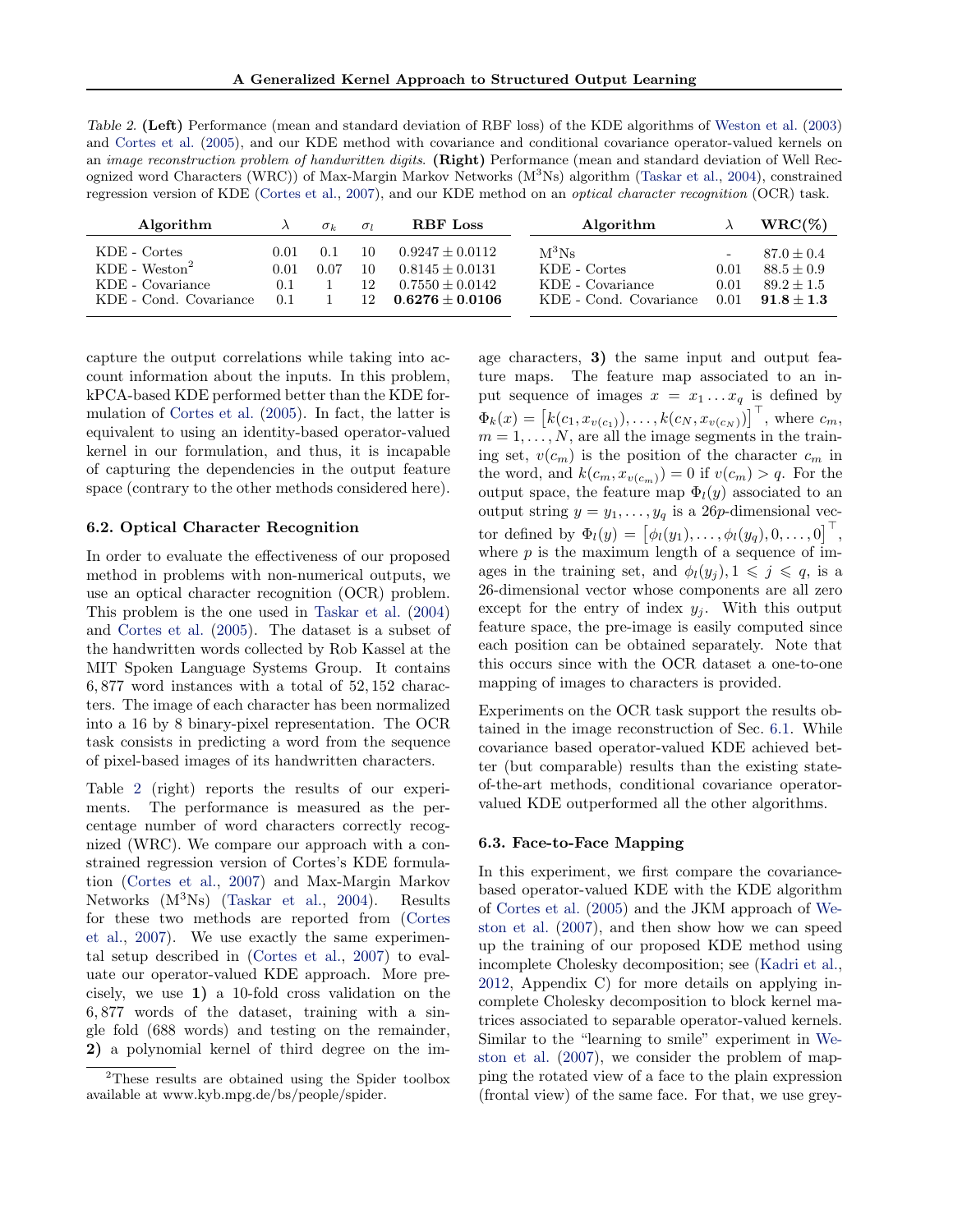Table 3. Mean-squared errors (MSE) of the JKM algorithm of [Weston et al.](#page-8-0) [\(2007\)](#page-8-0), KDE algorithm of [Cortes et al.](#page-8-0) [\(2005\)](#page-8-0), and our KDE method with covariance operatorvalued kernels on the face-to-face mapping problem.

| Algorithm              | $\lambda$ | $\sigma$ | MSE               |
|------------------------|-----------|----------|-------------------|
| JKM - Patch kernel     |           | З.       | $0.1257 + 0.0016$ |
| KDE - Cortes           | 0.1       | 1        | $0.1773 + 0.0012$ |
| KDE - Covariance       | 0.1       | 4        | $0.1570 + 0.0021$ |
| KDE - Cond. Covariance | 01        | $\Delta$ | $0.1130 + 0.0014$ |

scale views of human faces taken from the MPI face database<sup>3</sup> [\(Troje & Bulthoff,](#page-8-0) [1996\)](#page-8-0). The database contains  $256 \times 256$  pixels images of 7 views (frontal and rotated) of 200 laser-scanned heads without hair.

To show the effectiveness of our approach, we use a relatively small number of training examples in our first experiment (similar to [Weston et al.](#page-8-0) [2007\)](#page-8-0). We consider the problem of predicting plain expression faces from only 30 degree right rotated views. We use 20 examples for training and 80 for testing. We apply a JKM using the patch-wise joint kernel defined in [\(We](#page-8-0)[ston et al.,](#page-8-0) [2007\)](#page-8-0), with patches of size  $10 \times 10$  that overlap by 5 pixels. For all the methods (JKM and KDEbased), we use a RBF kernel for inputs and a linear kernel for outputs. Table 3 reports the mean squared error (MSE) obtained by each algorithm. The results indicate that JKM and conditional covariance KDE algorithms outperform identity and conditional KDE methods, and conditional covariance KDE achieves the best performance. This confirms that we can improve the performance by taking into account the relationship between inputs-outputs.

We now focus on the scalability of our method and consider the face-to-face mapping problem with a large number of examples. Here we use all the rotated face images (30, 60, and 90 degree left and right rotations) to predict the plain face expression. This gives us 1,200 examples for training and 200 for testing. Fig. 2 compares the performance of the efficient implementation (using incomplete Cholesky decomposition) of our conditional covariance operator-valued KDE method with the original KDE algorithm [\(Cortes et al.,](#page-8-0) [2005\)](#page-8-0). The parameter  $n$  is the number of faces randomly selected from 1,200 training faces in the original KDE and is  $m_1 = m_2 = n$  in the incomplete Cholesky decomposition. The results indicate that the low-rank approximation of our KDE method leads to both a considerable reduction in computation time and a good performance. It obtains a better MSE with  $m_1 = m_2 = 30$ than the original KDE with all 1,200 examples.



Figure 2. We compare the efficient implementation (using incomplete Cholesky decomposition) of our conditional covariance operator-valued KDE method with the KDE al-gorithm of [Cortes et al.](#page-8-0)  $(2005)$ . While the parameter n is  $m_1 = m_2 = n$  in the incomplete Cholesky decomposition, it is the number of faces randomly selected from 1,200 training faces in the KDE algorithm of [Cortes et al.](#page-8-0) [\(2005\)](#page-8-0). The right-most point is the MSE of training on the full training set of  $n = 1,200$  examples.

#### 7. Conclusions and Future Work

In this paper, we presented a general formulation of kernel dependency estimation (KDE) for structured output learning using operator-valued kernels, and illustrated its use in several experiments. We also proposed a new covariance-based operator-valued kernel that takes into account the structure of the output kernel feature space. This kernel encodes the interactions between the outputs, but makes no reference to the input space. We addressed this issue by introducing a variant of our KDE method based on the conditional covariance operator that in addition to the correlation between the outputs takes into account the effects of the input variables.

In our work, we focused on regression-based structured output prediction. An interesting direction for future research is to explore operator-valued kernels in the context of classification-based structured output learning. Joint kernels and operator-valued kernels have strong connections, but more investigation is needed to show how operator-valued kernel formulation can be used to improve joint kernel methods, and how to deal with the pre-image problem in this case.

## Acknowledgments

We would like to thank Arthur Gretton and Alain Rakotomamonjy for their help and discussions. This research was funded by the Ministry of Higher Education and Research and the ANR project LAM-PADA (ANR-09-EMER-007).

<sup>3</sup>Available at http://faces.kyb.tuebingen.mpg.de.